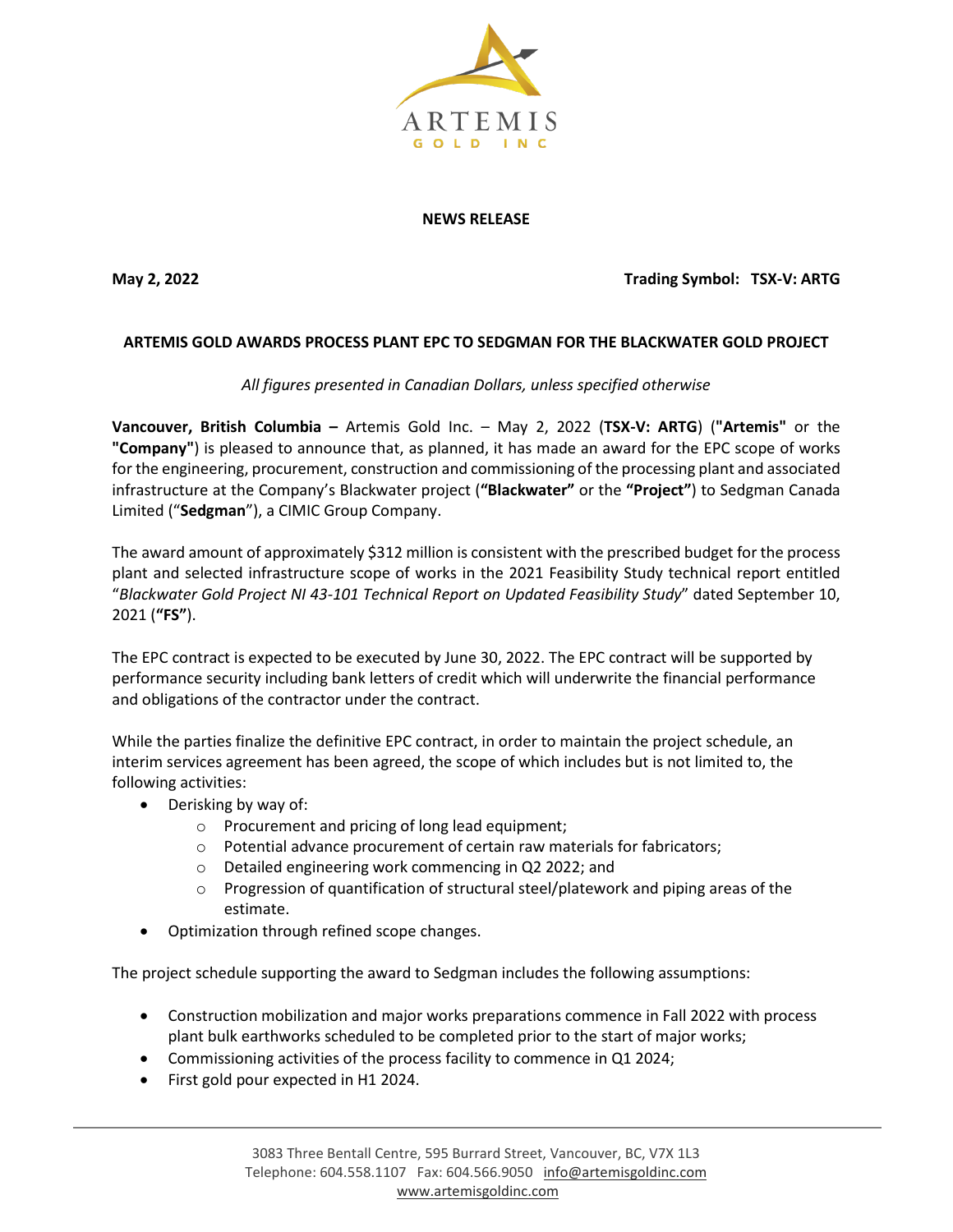The above dates are consistent with the dates stated in the Company's press release dated March 30, 2022.

The final EPC contract terms will provide for potential cost adjustments of certain components of construction representing approximately less than 15% of the total contract amount, including the potential for cost adjustments from further quantity definition. Standard adjustments, including, currency exchange rates for certain equipment purchases also apply, and further optimization of the processing plant with final engineering will occur.

Artemis is also considering awarding additional construction packages under an EPC agreement type structure to further enhance the risk management of the total capital expenditure for Blackwater.

When combined with the EPC for the Power Transmission Line announced on August 18, 2021, the percentage of the estimated total capex for Blackwater under EPC is on track to target ~60% of the initial Stage 1 development capital in a lump sum EPC type arrangement by Q3 2022.

Sedgman Canada Limited is a wholly owned subsidiary company of Sedgman Pty Limited, a CIMIC Group company. CIMIC Group (ASX:CIM) is an engineering-led construction, mining, services and public private partnerships leader working across the lifecycle of assets, infrastructure and resources projects. CIMIC's mission is to generate sustainable shareholder returns by delivering innovative and competitive solutions for clients and safe, fulfilling careers for its people. With a history since 1899, and around 29,000 people in around 20 countries, CIMIC strives to be known for principles of Integrity, Accountability, Innovation and Delivery, underpinned by Safety. CIMIC is a member of the Dow Jones Sustainability Australia Index and FTSE4Good.

Steven Dean, Chairman and CEO commented, *"The award of the EPC job for the process plant at Blackwater is another significant milestone for Artemis, reflecting a competitive processinvolving multiple bidders. We are very pleased to be working with a world class engineering firm in Sedgman. In partnership, we will work to finalize the design and engineering of the Blackwater project in advance of a start of major development activities. Blackwater remains on track for a start of major construction activities following receipt of Mines Act and other permits in Fall 2022 with a first gold pour in H1 2024".*

Further updates will be provided in due course.

## **Qualified Person**

Jeremy Langford, FAUSIMM, a Qualified Person as defined by National Instrument 43-101, has reviewed and approved the scientific and technical information in this news release.

On behalf of the Board of Directors,

ARTEMIS GOLD INC. On behalf of the Board of Directors

"*Steven Dean*"

Chairman and Chief Executive Officer